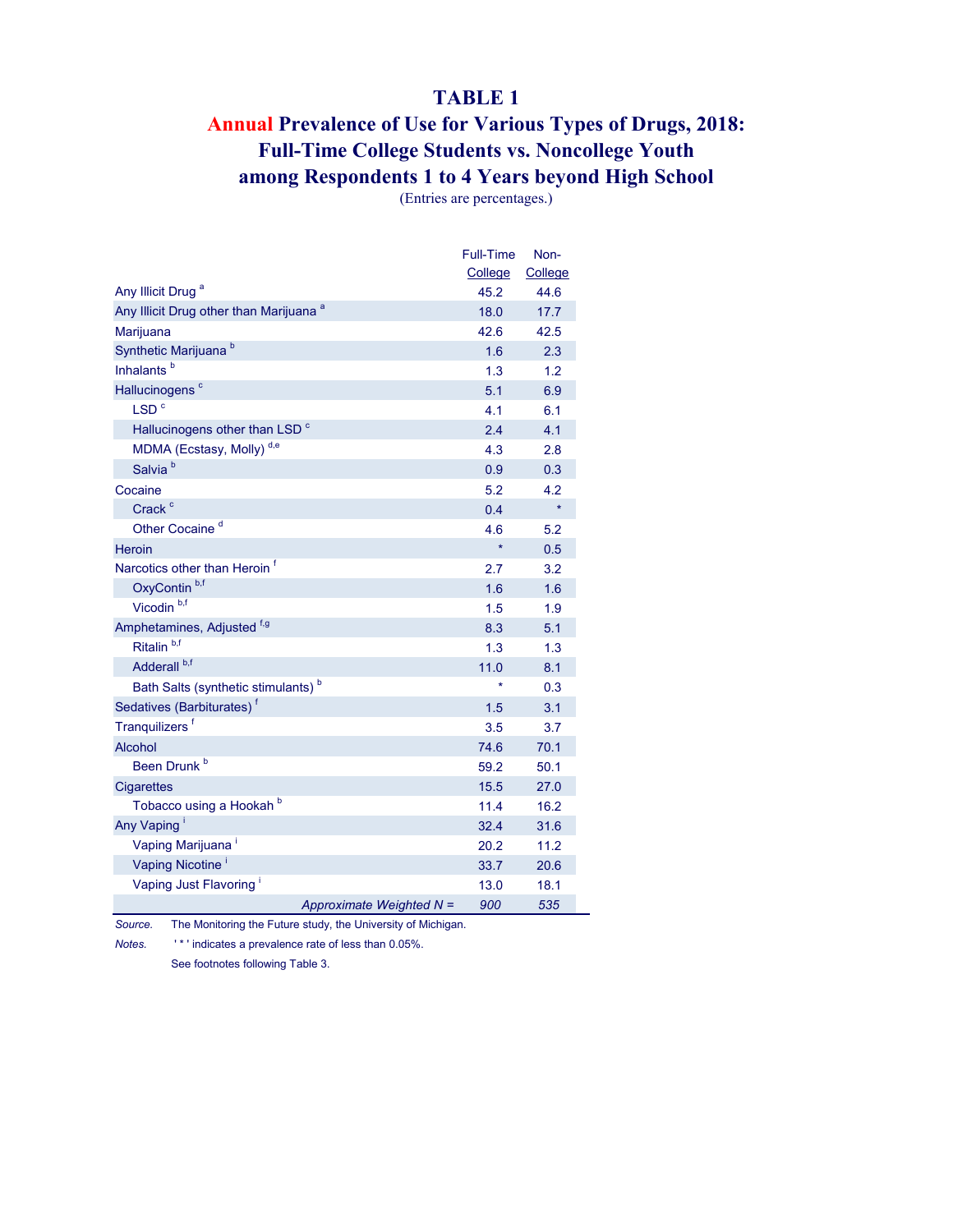#### **TABLE 2**

## **Thirty-Day Prevalence of Use for Various Types of Drugs, 2018: Full-Time College Students vs. Noncollege Youth among Respondents 1 to 4 Years beyond High School**

|                                                    | <b>Full-Time</b><br>College | Non-<br>College |
|----------------------------------------------------|-----------------------------|-----------------|
| Any Illicit Drug <sup>a</sup>                      | 26.3                        | 27.7            |
| Any Illicit Drug other than Marijuana <sup>a</sup> | 7.6                         | 7.9             |
| Marijuana                                          | 24.7                        | 26.8            |
| <b>Inhalants</b> <sup>b</sup>                      | 0.2                         | 0.8             |
| Hallucinogens <sup>c</sup>                         | 1.1                         | 2.1             |
| LSD <sup>c</sup>                                   | 1.0                         | 1.3             |
| Hallucinogens other than LSD <sup>c</sup>          | 0.4                         | 1.2             |
| MDMA (Ecstasy, Molly) <sup>d,e</sup>               | 1.3                         | 0.9             |
| Cocaine                                            | 2.2                         | 1.4             |
| Crack <sup>c</sup>                                 | 0.2                         | $\star$         |
| Other Cocaine <sup>d</sup>                         | 1.9                         | 1.5             |
| Heroin                                             | $\star$                     | 0.1             |
| Narcotics other than Heroin <sup>f</sup>           | 1.0                         | 0.5             |
| Amphetamines, Adjusted <sup>f,g</sup>              | 2.9                         | 1.8             |
| Sedatives (Barbiturates) <sup>†</sup>              | 0.5                         | 1.3             |
| Tranquilizers <sup>f</sup>                         | 1.1                         | 1.2             |
| Alcohol                                            | 59.6                        | 50.3            |
| Been Drunk <sup>b</sup>                            | 37.8                        | 24.3            |
| <b>Cigarettes</b>                                  | 6.8                         | 16.6            |
| Any Vaping                                         | 21.3                        | 20.8            |
| Vaping Marijuana <sup>i</sup>                      | 10.9                        | 7.9             |
| Vaping Nicotine <sup>i</sup>                       | 15.5                        | 12.5            |
| Vaping Just Flavoring <sup>1</sup>                 | 4.8                         | 8.5             |
| Approximate Weighted N =                           | 900                         | 535             |

(Entries are percentages.)

*Source.* The Monitoring the Future study, the University of Michigan.

*Notes.* ' \* ' indicates a prevalence rate of less than 0.05%.

See footnotes following Table 3.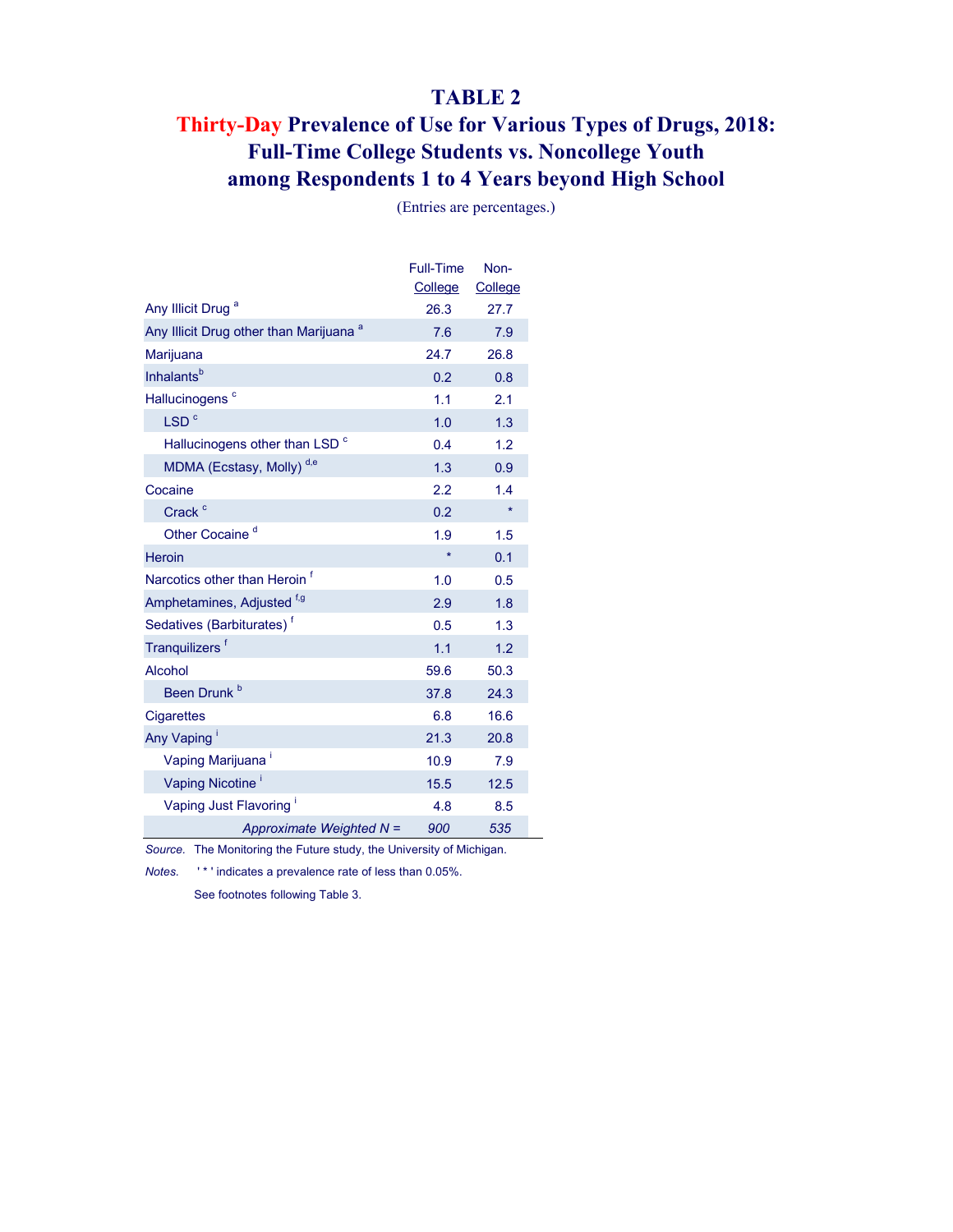# **TABLE 3**

## **among Respondents 1 to 4 Years beyond High School Full-Time College Students vs. Noncollege Youth Thirty-Day Prevalence of Daily <sup>h</sup> Use for Various Types of Drugs, 2018:**

|                                                                         |                                                      | Full-Time<br>College | Non-<br>College |  |
|-------------------------------------------------------------------------|------------------------------------------------------|----------------------|-----------------|--|
| Marijuana                                                               |                                                      | 5.8                  | 11.1            |  |
| Alcohol                                                                 |                                                      |                      |                 |  |
| Daily                                                                   |                                                      | 2.3                  | 2.5             |  |
|                                                                         | 5+ Drinks in a Row in Last 2 Weeks                   | 28.4                 | 24.9            |  |
| <b>Cigarettes</b>                                                       |                                                      |                      |                 |  |
| Daily                                                                   |                                                      | 1.9                  | 10.1            |  |
|                                                                         | 1/2 Pack+/Day                                        | 0.5                  | 4.8             |  |
|                                                                         | Approximate Weighted N =                             | 900                  | 535             |  |
| Source.<br>The Monitoring the Future study, the University of Michigan. |                                                      |                      |                 |  |
| Notes.                                                                  | "* ' indicates a prevalence rate of less than 0.05%. |                      |                 |  |

(Entries are percentages.)

See footnotes on the following page.